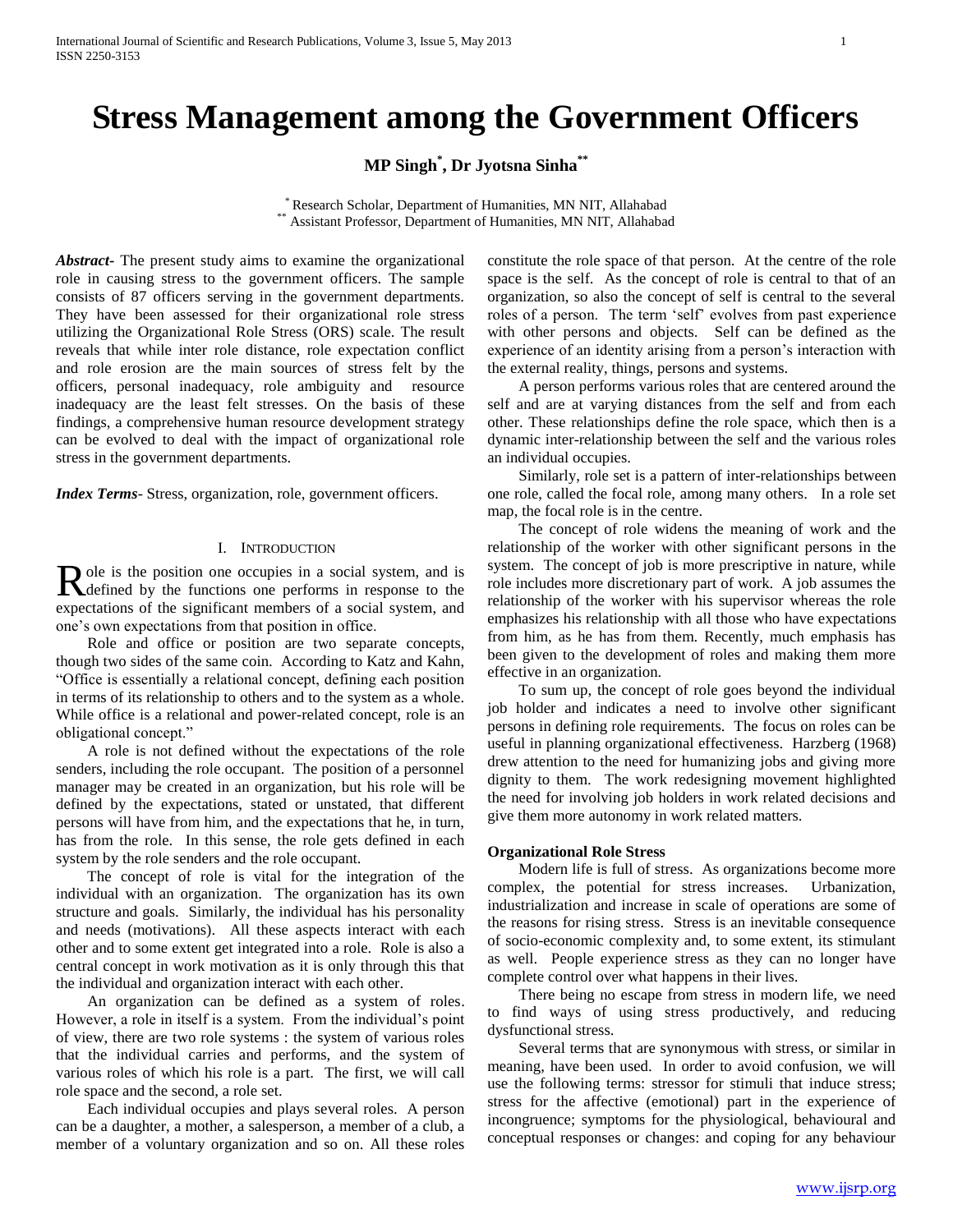that deals with the emotional component in the experience of incongruence. The term stress will be used here to refer to such terms and concepts as strain, pressure, etc.

 Even as stress is inevitable in today's complex life, so is it necessary for human progress. It is like a musical instrument, where as optimum stress is needed to produce good music; loose wires (less stress) would not produce the notes, and too much tautness (too much stress) might result in screeching. A distinction has been made between productive or functional stress (stress for creative work, entrepreneurial activities, Olympic competitions, etc) and dysfunctional stress (stress of boredom, unmanageable conflicts, over-work, etc). The former has been called eustress and the latter distress.

 As already stated, role can be defined as a set of functions, which an individual performs in response to the expectations of the significant members of a social system, and his own expectations about the position that he occupies in it. The concept of role, and the two role systems (role space and role set) have a built-in potential for conflict and stress.

#### **Role Space Conflicts**

 As mentioned earlier, role space is the dynamic relationship between the various roles an individual occupies and his self. It has three main variables: self, the role under question, and the other roles he occupies. Any conflict among these are referred to as role space conflict or stress. These conflicts may take several forms, illustrated below :-

 (a) **Self – Role Distance**. This stress arises out of the conflict between the self-concept and the expectations from the role, as perceived by the role occupant. If a person occupies a role that he may subsequently find to be conflicting with the selfconcept, he feels stressed. For example, an introvert, who is fond of studying and writing, may develop a self-role distance if he accepts the role of a salesman and realizes that the expectations from the role include meeting people and being social. Such conflicts are fairly common, although they may not be so severe.

 (b)**Intra-Role conflict**. Since an individual learns to develop expectations as a result of his socializing and identification with significant others, it is quite likely that he sees a certain incompatibility between the different expectations (functions) of his role. For example, a professor may see incompatibility between the expectations of teaching students and of doing research. These may not be inherently conflicting, but the individual may perceive these as incompatible.

 (c) **Role Stagnation**. As an individual grows older, he also grows in the role that he occupies in an organisation. With the individual's advancement, the role changes; and with his change in role, the need for taking on a new role becomes crucial. This problem of role growth becomes acute especially when an individual who has occupied a role for a long time enters another role in which he feels less secure. The new role demands that an individual outgrows the previous one and takes charge of the new role effectively. This is bound to produce some stress. In organizations that are fast expanding, and which do not have may systematic strategy for human resource development, managers are likely to experience this stress of role stagnation when they are promoted.

 (d)**Inter-Role Distance**. When an individual occupies more than one role, there are bound to be conflicts between them.

For example, a lady executive often faces a conflict between her organizational role as an executive and her familial role as a wife and mother. The demands on her time by husband and children may be incompatible with organizational demands. Such interrole conflicts are quite frequent in the modern society, where an individual is increasingly occupying multiple roles in various organizations and groups.

#### **Role Set Conflicts**

 The role set consists of important persons who have varying expectations from the role that an individual occupies. The conflicts which arise as a result of incompatibility among these expectations by the significant others (and by the individual himself) are referred to as role set conflicts. These conflicts take the forms mentioned below :-

 (a) **Role Ambiguity**. When an individual is not clear about the various expectations that people have from his role, he faces role ambiguity. Role ambiguity may be due to lack of information available to a role occupant, or his lack of understanding of the cues available to him. Role ambiguity may be in relation to activities, responsibilities, priorities, norms or general expectations. Generally, role ambiguity is experienced by persons occupying roles that are newly created in organizations, roles that are undergoing change, or process roles with less clear and less concrete activities.

 (b) **Role Expectation Conflict**. When there are conflicting expectations or demands by different role senders (persons having expectations from the role), the role occupant experiences this type of stress. The conflicting expectations may be from the boss, subordinates, peers or clients.

 (c) **Role Overload**. When a role occupant feels that there are too many expectations from the significant others in his role set, he experiences role overload. Role overload has been measured by asking questions about people's feelings on whether they can finish work given to them during a modified work day and whether the amount of work they do might interfere with how well it is done. Most executive role occupants experience role overload. Role overload is more likely to occur where role occupants lack power, where there are large variations in the expected output, and when delegation or assistance cannot procure more time.

 (d) **Role Erosion**. A role occupant may feel that the functions he would like to perform are being done by some other role. Role erosion is the individual's subjective feeling that some important expectations that he has from a role are shared by other roles within the role set. Role erosion is likely to be experienced in an organisation that is redefining its role and creating new roles.

 (e) **Resource Inadequacy**. Resource inadequacy stress is experienced when the resources required by a role occupant for performing his role effectively are not available. Resources may include information, people, material, finance or facilities.

 (f) **Personal Inadequacy**. When a role occupant feels that he does not have enough knowledge, skills or training to undertake a role effectively, or that he has not had time to prepare for the assigned role he may experience stress. Persons who are assigned new roles without adequate preparation or orientation are likely to experience feelings of personal inadequacy.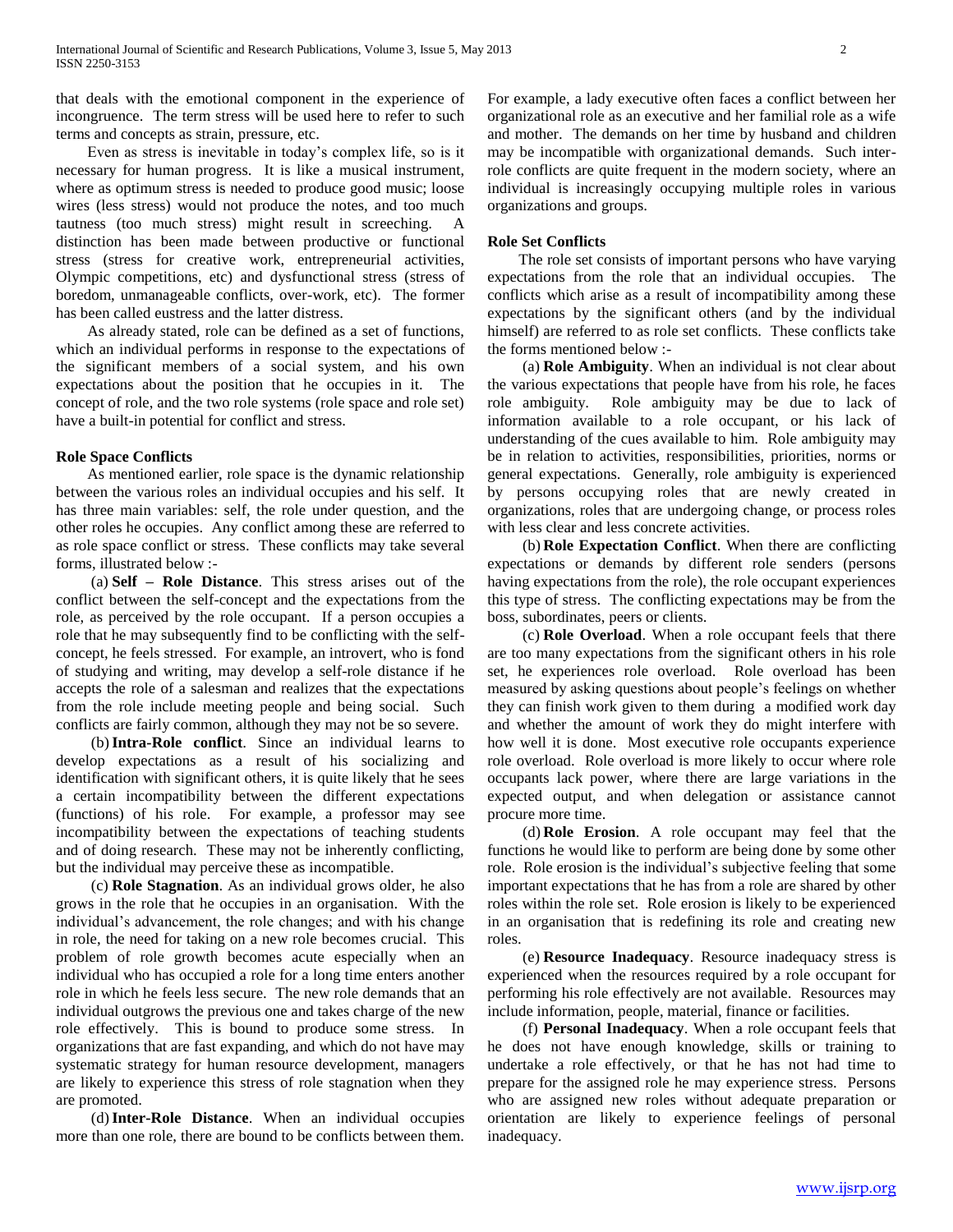(g) **Role Isolation**. In a role set, the role occupant may feel that certain roles are psychologically closer to him, while others are at a much greater distance. The main criterion of distance is the frequency and ease of interaction. When linkages are strong, the role isolation will be low and vice versa. Role isolation can therefore be measured in terms of existing and the desired linkages.

#### **Stress In the Government Departments**

 Stress and stress related disorders are on the rise in the government departments. Though stress during war or counter insurgency operations is understandable, it is becoming apparent that service life even in the absence of such situations is stressful. The military personnel have higher job stress than their civilian counter parts. Large number of the service men experiment significant work stress. Some feel stress has led to emotional distress and some feel that work stress was severe enough to affect their emotional health. The organisation is also characterized by little autonomy and long hours of work. These factors contribute to job stress. Since most of these studies have been conducted in the west, I decided to investigate the stressors amongst government officers in our country.

#### II. METHODOLOGY

#### **Hypothesis**

It was hypothesised that :-

 (a) There will be a some level of stress among government officers.

 (b) There will be difference in the various types of stresses among senior, middle and junior level officers.

#### **Participants**

 87 government officers from senior, middle and junior levels participated in the study. The average age of participants was 35 years, with junior most officer being 22 years and the senior most being 58 years. All the participants were graduates.

#### **Procedure**

 Subjects were administered "Organizational Role Stress (ORS) Scale" developed by Dr Udai Pareek, (1988).

#### **Measures**

 The self administered 50 item scale is intended to assess the following ten types of organizational role stresses :-

#### (a) **Role Space Conflicts**

- (i) Role stagnation (RS).
- (ii) Self role distance (SRD).
- (iii) Inter role distance (IRD).

## (b) **Role Set Conflicts**

- (i) Personal inadequacy (Pin).
- (ii) Role ambiguity (RA).
- (iii) Role isolation (RI).
- (iv) Role overload (RO).
- (v) Resource inadequacy (RIn).
- (vi) Role expectation conflict (REC).
- (vii) Role erosion (RE).

 ORS is a 5-point scale (0-4), containing five items for each role stress and a total of 50 items. Thus the total score on each role stress ranges from 0 to 20. The retest reliability of this scale ranged from .37 to .73. For validity, item-analysis found all correlations significant at 0.001 levels. Factor analysis revealed that all factors together explain about 95% variance.

 Statistical analysis of data to study organizational role stress was by descriptive statistics; mean, minimum and maximum score for each ORS variable was calculated.

#### III. RESULTS

Table 1 furnishes the descriptive statistics.

**Table 1 : Descriptive Statistics**

| <b>ORS</b> Variables     | Mean  | Minimum       | Maximum   |  |
|--------------------------|-------|---------------|-----------|--|
| Role Space Conflicts<br> |       |               |           |  |
| RS                       | 6.6   |               | 18.00     |  |
| SRD                      | 7.16  |               | 20.00     |  |
| IRD                      | 9.15  | $\Box$ ( )( ) | 20.00     |  |
| Role Set Conflicts       |       |               |           |  |
| Pin                      |       |               | 16.00     |  |
| RА                       | 4.63  | - 00          | 20.00     |  |
| RI                       | 5.97  | - ()()        | 18.00     |  |
| RΩ                       | 6.18  |               | 20.00<br> |  |
| Rin                      | 6.57  | .00           | 20.00     |  |
| REC                      | 7 97  |               | 19.00     |  |
| <b>RE</b>                | 7 82  |               | 20.00     |  |
| Total                    | 66.31 |               | 191.00    |  |

 Mean score of 66.31for total ORS is high. This can be compared with the figure 41.95 for the mean score of total ORS in a study of 221 management executives reported by Pestonjee. The comparison of mean role between government departments and management executive is given at Table 2.

#### **Table 2 : Comparison**

| <b>ORS</b> Variables | Government<br>officers<br>(a) | Management<br>(b) | Difference<br>$(c) = (a-b)$ |  |
|----------------------|-------------------------------|-------------------|-----------------------------|--|
| Role Space Conflicts |                               |                   |                             |  |
| <b>RS</b>            | 6.6                           | 3.56              | 3.04                        |  |
| SRD                  | 7.16                          | 3.54              | 3.62                        |  |
| IRD                  | 9.15                          | 6.87              | 2.28                        |  |
| Role Set Conflicts   |                               |                   |                             |  |
| PIn                  | 4.21                          | 2.66              | 1.55                        |  |
| R A                  | 4.63                          | 2.29              | 2.34                        |  |
| RI                   | 5.97                          | 4.78              | 119                         |  |
| RO                   | 6.18                          | 3.4               | 2.78                        |  |
| RIn                  | 6.57                          | 3.90              | 2.67                        |  |
| <b>REC</b>           | 7.97                          | 4.01              | 3.96                        |  |
| RE                   | 7.82                          | 6.94              | 0.88                        |  |
| Total                | 66.31                         | 41.95             | 24.36                       |  |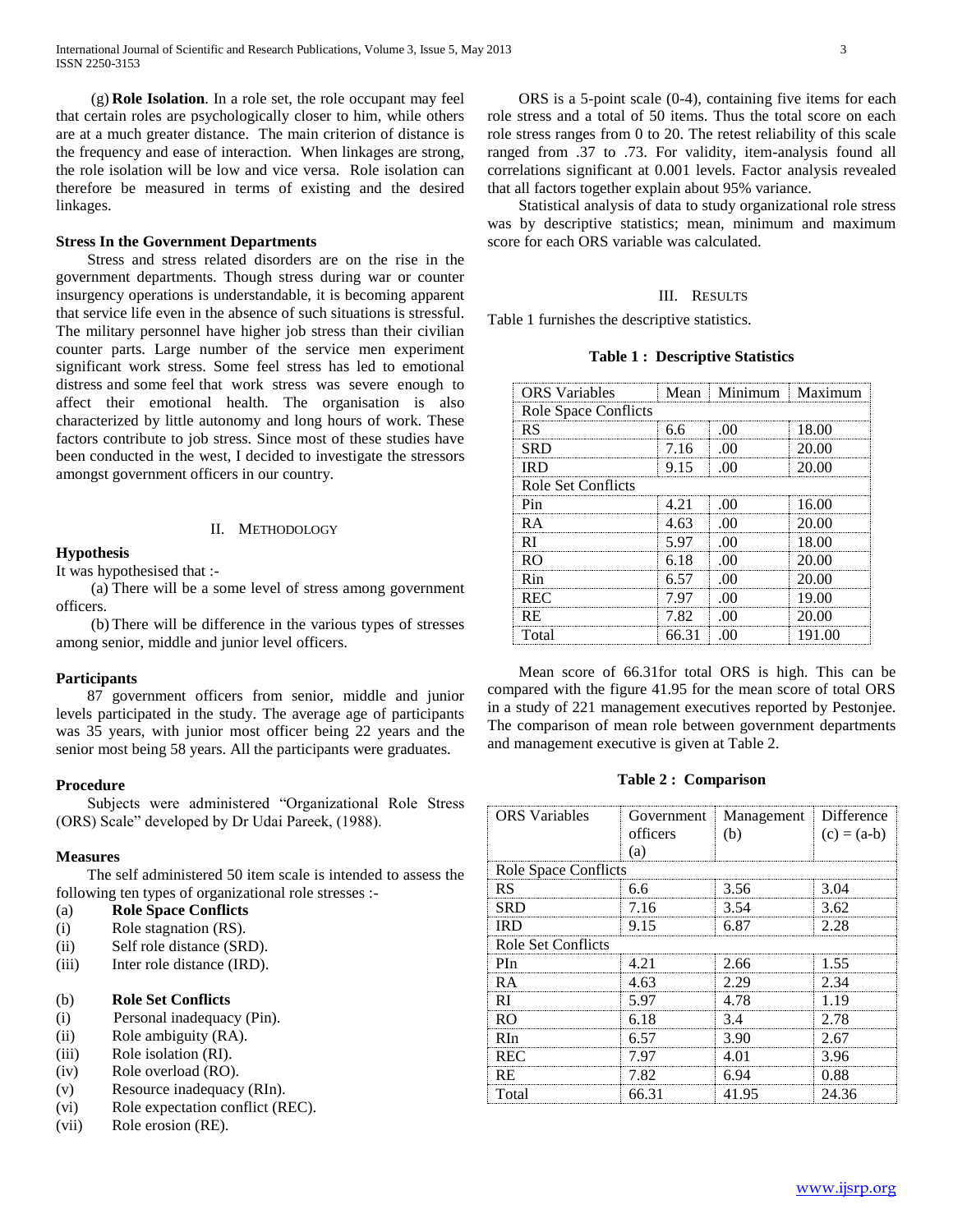#### IV. DISCUSSION

 One of the less explored aspects of organizational stress is role stress with special reference to the government departments. Mostly combat stress and post traumatic stresses are studied exhaustively in relation to government officers. However, results of this study clearly indicate that like any other organization i.e. aviation and railways (Dhadda N.1990), public sector employees (AK Srivastava 1997), management executives (Pestonjee 1992), the organizational role stress among officers in the government departments was found to be high.

 While Inter role distance, Role expectation conflict, Role erosion were main stresses felt by the government officers ; Personal inadequacy, Role ambiguity and Resource Inadequacy did not much stress them.

#### **Role Space Conflicts**

#### (a) **Role Stagnation**

(i) **Definition**. Role stagnation occurs when an individual who has occupied a role for a long time is made to take on another role wherein he feels less secure.

- (ii) **Value**. 6.66, Average.
- (iii) **Reasons**.
- (aa) Dynamic organisation.
- (ab) Frequent transfers.
- (ac) Zero error syndrome.
- (ad) Divergent tasking (operations, training and administration).
- (iv) **Management**.

(aa) High level of adaptability through selection and training.

#### (b) **Self Role Distance**.

(i) **Definition**. This stress arises out of the conflict between the self concept and expectation from the role as perceived by the role occupant.

- (ii) **Value**. 7.82, Average.
- (iii) **Reasons**.
- (aa) Organisational requirements.
- (ab) Variation in self concept and organizational assessment.
- (ac) Divergent deployment in varying Terrain.
- (ad) Divergent tasking, from war to disaster management.

(iv) **Management**.

(aa) Suitably counseling the officer to enhance his self concept. (ab) Impart adequate training specific to the role.

### (c) **Inter Role Distance**.

(i) **Definition**. This stress arises when an individual is made to occupy more than one role.

(ii) **Value**. 9.15, Highest.

### (iii) **Reasons**.

- (aa) Shortage of officers in the government departments.
- (ab) Heavy work load.
- (ac) These personnel one required to handle multiple tasks across
- the country (operational, administrative and training )

# (iv) **Management**.

- (aa) Make genuine efforts to reduce shortage of officers.
- (ab) Impart training on multiple role performance.

# **Role Set Conflicts**

# (a) **Personal Inadequacy**.

(i) **Definition**. When a role occupant feels that he does not have adequate knowledge, skills or training to handle a role effectively, he experiences personal inadequacy stress.

- (ii) **Value**. 4.21, Lowest.
- (iii) **Reasons**.
- (aa) Good selection and training.
- (ab) Adequate assistance from with the organisation.
- (ac) Good work culture and environment.
- (iv) **Management**.
- (aa) Further emphasis on selection and training.
- (ab) Improvement in the work culture.

## (b) **Role Ambiguity**.

(i) **Definition**. When an individual is not clear about the various expectation that people have from his role, he faces role ambiguity stress.

- (ii) **Value**. 4.63, Low.
- (iii) **Reasons**.
- (aa) Well defined tasking.
- (ab) Adequate briefing before assigning, tasks.
- (ac) Good selection and training.
- (iv) **Management**.
- (aa) More emphasis on briefing.
- (ab) Greater emphasis on quality training.

#### (c) **Role Isolation**.

(i) **Definition** In a role set, the role occupant may feel that certain roles are psychologically closer to him, while others are at a much greater distance. The main criterion of distance is the frequency and ease of interaction. When linkages are strong, the role isolation will be low and vice versa. Role isolation can therefore be measured in terms of existing and the desired linkages.

- (ii) **Value**. 6.48, Low.
- (iii) **Reasons**.
- (aa) Limited interaction among certain role occupants.

(ab) Spatial separation among role occupants geographical proximity.

- (ac) Lack of communication.
- (iv) **Management**.
- (aa) Enhance frequency of interaction.
- (ab) Organise frequent formal and informal meetings.
- (ac) Streamline feedback system.

#### (d) **Role Over Load**.

(i) **Definition**. When a role occupant feels that there are far too many expectations from the significant others in his role set, he faces role overload stress.

- (ii) **Value**. 6.18, Average.
- (iii) **Reasons**.
- (aa) Generic resilience and good work culture.
- (ab) Good training imparted to officers.
- (iv) **Management**.
- (aa) Prioritise assignments.
- (ab) Emphasis on time management.